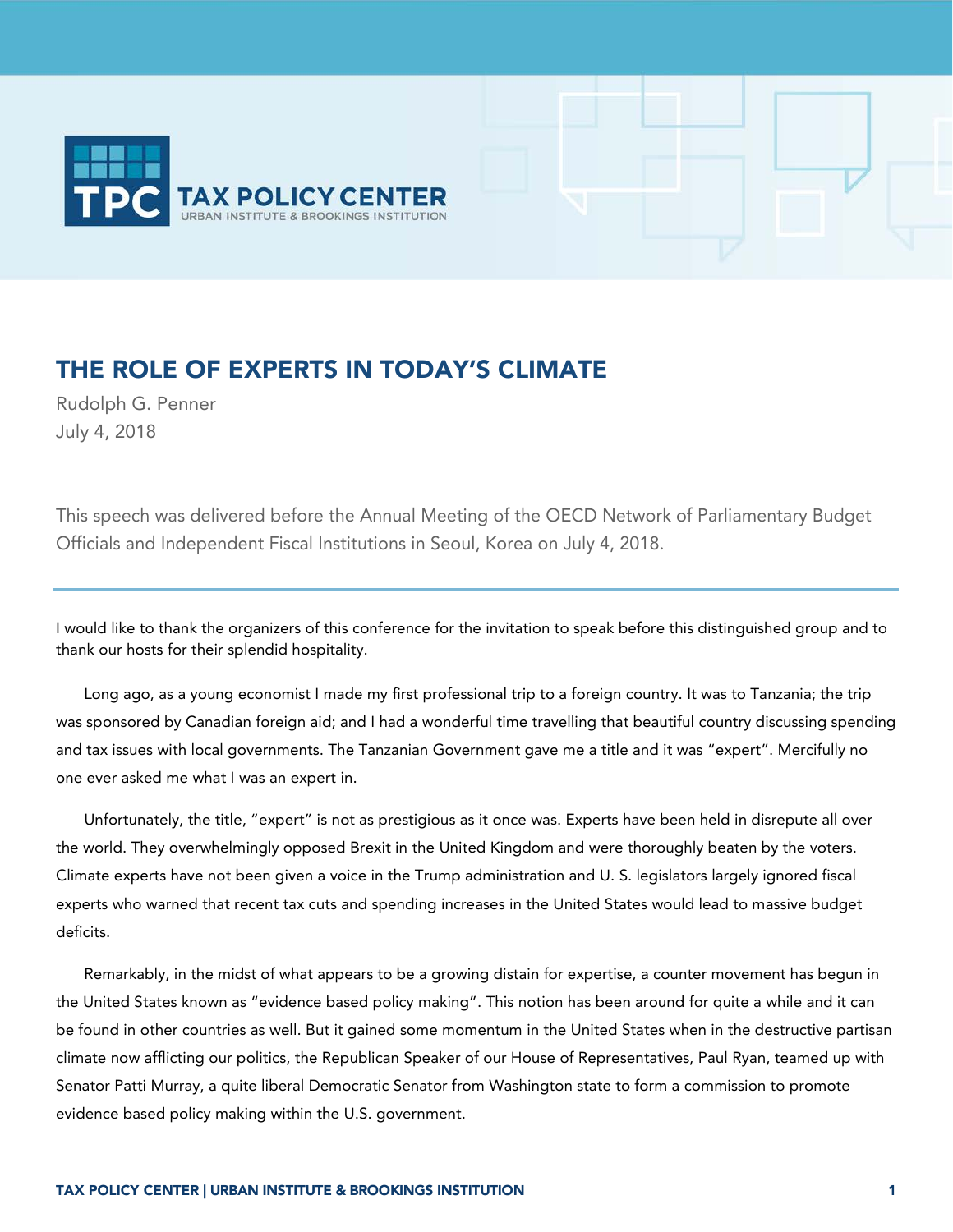Bipartisan cooperation of this type is almost nonexistent today. The commission recommendations were not earth shaking, but they made some useful suggestions on how to make program data more available within the government and how to share it among agencies. The emphasis was on generating data that measured the output of government programs, particularly poverty programs, instead of inputs like the number of programs or dollars spent.

I do not want to imply that scientific policy analysis will suddenly become predominant in policy formulation and certainly the retirement of Paul Ryan is a setback for the movement, but these days having any movement at all of this type must be considered something of an accomplishment.

For the rest of this talk I shall focus on the role of expertise in the narrow topic of program evaluation and not on its role in governing all economic and societal affairs. I will bravely argue that program evaluation has become very much more sophisticated and probably more accurate in recent decades because of the evolution of the computer.

When I first joined the Congressional Budget Office in 1983, we did not have any desk top computers. If we wanted to investigate the effects of a policy change on the economy, say a change in important tariffs, we would contract out the job to a private firm that possessed models of the U. S. economy and main frame computers to run them. The typical cost of a job of this type was about \$10,000.

It was not long after I arrived that desk top computers became available. We were able to give them to most analysts and now we could develop our own models and simulate the effects of a wide variety of policies. Simulations that had previously cost \$10,000 could now be completed for about \$2.50 – the cost of a disc.

However, the new computers were painfully slow. An analyst simulating a policy change would often turn on the computer as he or she went home at night and hope that sensible results would be available by the next morning. Now a job of that type would take only a few minutes.

The advances in computing have enabled us to process vast quantities of data. We can look at individual responses in government surveys, such as the Survey of Consumer Finances or the Consumer Expenditure Survey, and gain insight into the behavior of respondents and how they might react to policy changes. It has also become possible to access and analyze administrative data from agencies that operate programs.

Another development that may have some potential is the growing availability of big data (the analysis of millions of transactions) of the sort that enables companies like Amazon to forecast whether we as individuals prefer brown or black shoes. I believe that policy analysts are still thinking about how such data might be used and I have not seen evidence that that its use is becoming widespread. But it may become valuable in the future.

There have also been methodological advances that have the potential to increase the accuracy of policy evaluations. The advent of behavioral economics, although still in a primitive state, allows us to escape from the traditional assumption of economists that individuals and households always react in a rational manner to opportunities to improve their wellbeing. We have always known that individuals make mistakes, but the contribution of behavioral economics is to show that the mistakes may not be random and often follow consistent patterns that lead traditional economics to be biased one way or the other.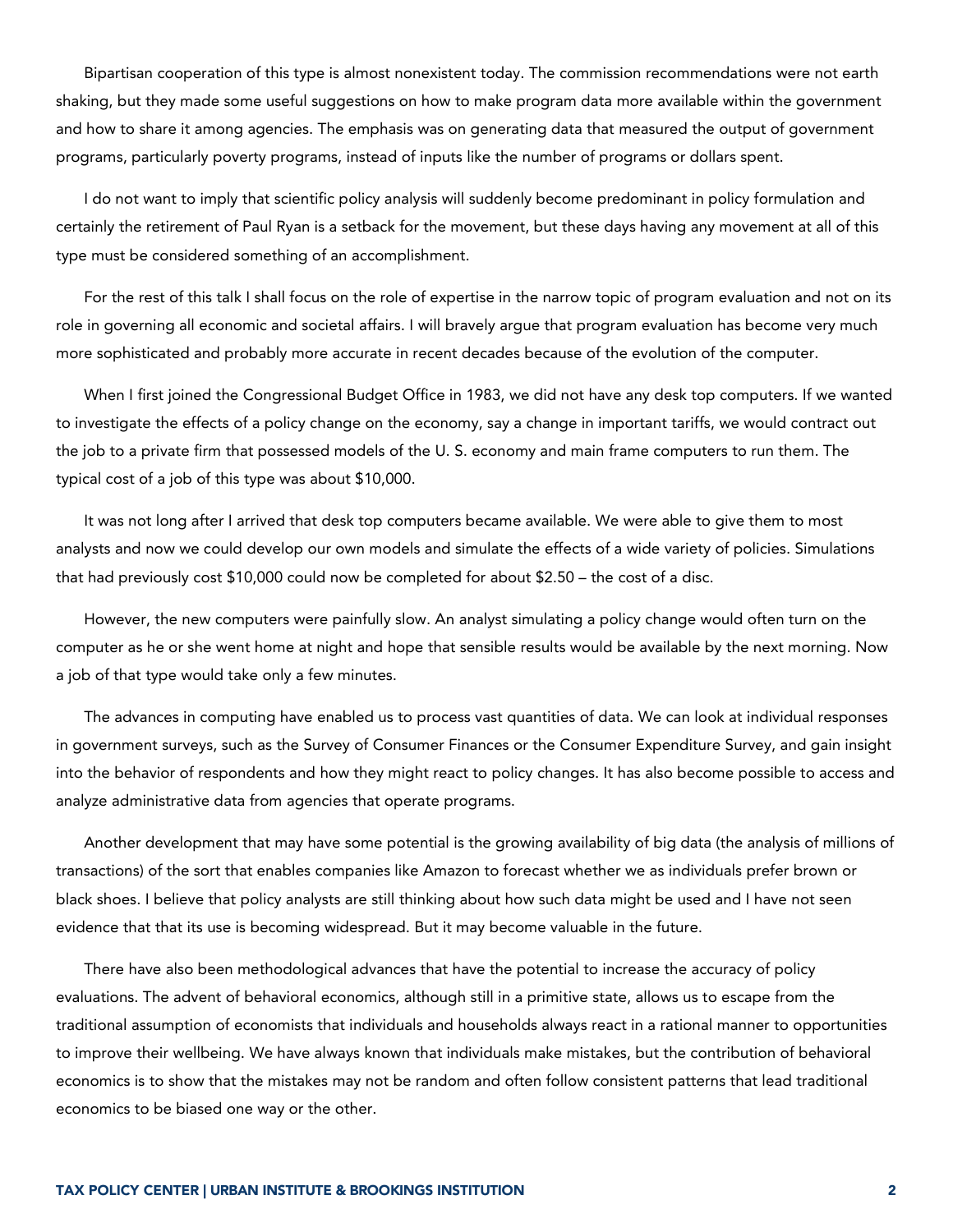Another development is the use of randomized trials that run experiments subjecting a "treatment group" to particular policies and comparing the results to those of a "control group" not subjected to the policies. Such experiments have been around for many decades, but they are very expensive to run and have only proliferated recently.

With advances in computing and methodology that should have improved the quality of policy analysis, it is natural to ask why policy analysts have not become more influential in policy development. The answer is that policy analysis still faces some big problems.

One involves the collection of data. I don't know the situation in other countries, but in the United States individuals have become very tired of responding to surveys. Response rates have plummeted whether one is talking about official government surveys, private polling about political candidates, or questions about the desirability of certain products. I believe that potential respondents simply feel overwhelmed. One's phone often rings at bothersome times in the evening with a call from one polling company or another especially if one still has a land line. Unfortunately, pollsters are learning how to make random calls on cell phones as well.

The large nonresponse rate has created a business for clever statisticians who estimate how non-respondents would have responded based on a study of their characteristics compared to those of people who actually answered the questions. One wonders how long such an approach can be accurate if response rates continue to fall.

Another very large problem is the difficulty expert policy analysts face in persuading actual policy makers, whether they be in legislatures or in the executive branch of government, that it is worth paying attention to expert policy analysis. This problem may have gotten worse because of the aforementioned fall in the respect for expertise, but it has always been a difficult barrier to overcome.

Depending on the system of government, elected legislators or appointed officials in the executive branch will be predominant in budget decision making. Their body of knowledge will very likely be different from that of the experts that they have hired to advise them and conflicts are likely. For example, imagine an influential elected member representing a particular geographic district. He or she may badly want to initiate a favorite public works project. If confronted by a policy expert who says that the project does not pass a benefit-cost test, the elected official is not pleased to say the least. The elected official will claim to know more about a district's needs and its economic and social circumstances than some outside economist who may have never been there. What is an expert to do under these circumstances?

- 1. He or she must show respect for the elected official's views. The elected official may know something important that is unknown to the expert, so the policy analyst must listen carefully to the elected official. Let's be honest. Some analysts can be more than a bit arrogant.
- 2. If the policy analyst does not think that the elected official is making a good case, the policy analyst must be as transparent as possible about how he or she reached a different conclusion. This is not easy. Some policy analysis depends entirely on the result of running models that can be easily replicated and described. But that is the exception. Most policy analysis involves a lot of judgement. There may be several legitimate approaches to a problem involving different data and methodologies. The analyst may use them all,

## TAX POLICY CENTER | URBAN INSTITUTE & BROOKINGS INSTITUTION 3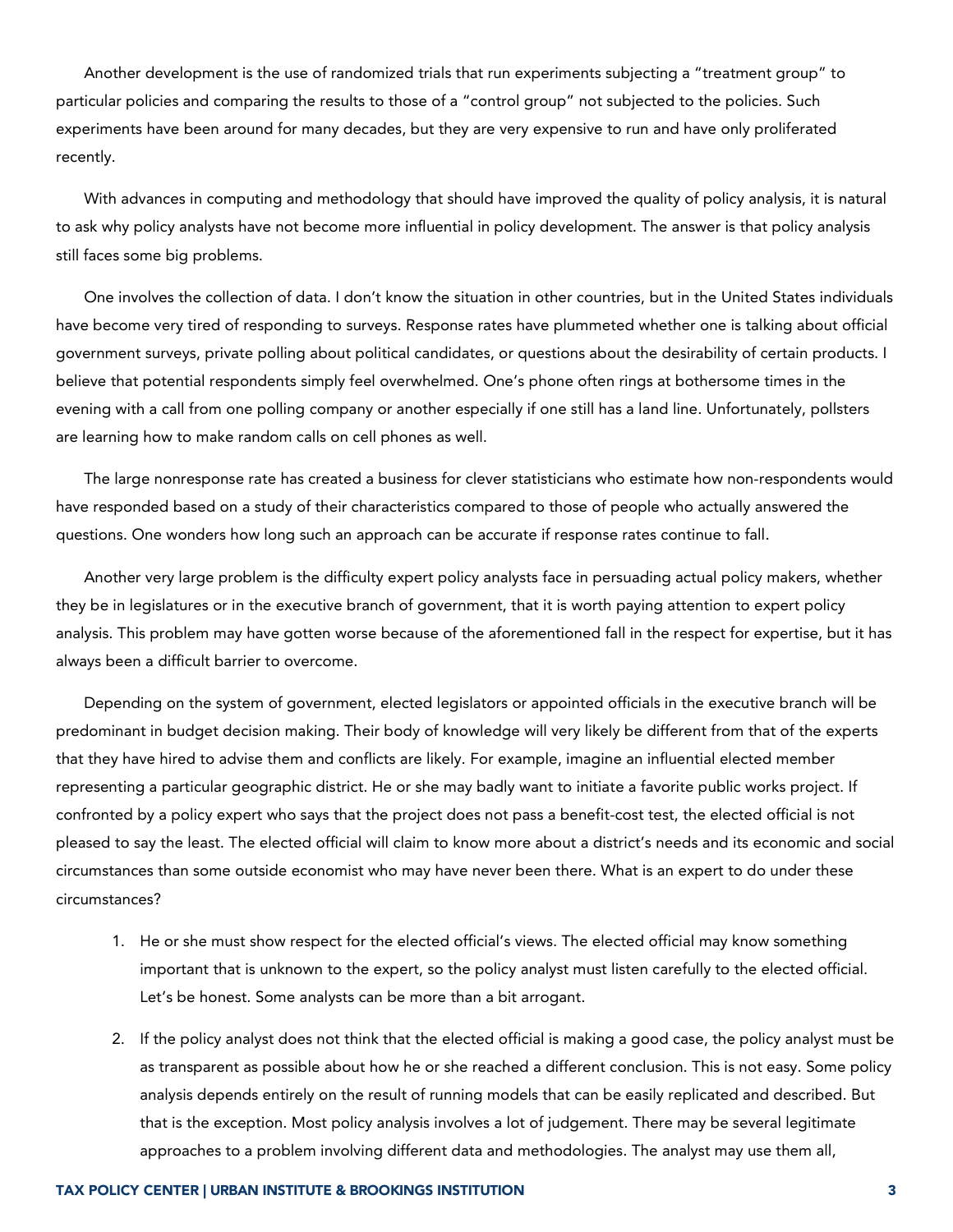weighting some results more than others based on a judgement as to which approach is of higher quality. The analyst then arrives at a conclusion that may be a weighted average of a large number of academic and private analyses. It is in the application of judgement that biases can creep in and cause the elected official to doubt the analysis. Ideally the analysts and their supervisors will have worked earlier to develop a trusting relationship with elected officials, so that they are not as likely to criticize the analyst unfairly. But that is a difficult challenge. When I was at CBO I was forever amazed how elected officials could love your expert analysis when it favored their views, but blast your incompetence when it did not. Often when criticizing your incompetence the official seems to have forgotten that he or she was praising your brilliance only a few months ago when you gave good marks to one of his or her favorite programs.

- 3. It is crucially important for government analysts to have good relations with the press and the academic community. If those communities respect your analysis, they can be powerful allies when you are attacked politically.
- 4. It is useful for analysts to have practical knowledge of how programs are operating. I believe that they should have the opportunity to visit programs often. I have learned many useful things talking to people running programs on the ground and even more from talking to people receiving a program's benefits. Unfortunately, budget restrictions in recent years often curb travel and analysts have difficulty in getting within hundreds of miles of programs they are analyzing. I don't know what to do about this. It is hard to convince those who determine travel budgets that the analysts are doing something useful and not just touristing.

So far, I have provided a somewhat idealized description of the role of policy analysts. When I reminisce with old colleagues from OMB or CBO, we rarely talk about the high quality program analyses that we completed and that played a big role in shaping a policy and in determining whether it did or did not get adopted. Rather we talk about the truly stupid ideas that we thwarted. To the degree that we were successful, it was not because we ran sophisticated complex models using brilliant manipulation of data. More often it was because we used a simple analysis depending on supply and demand curves that we learned long ago in some introductory economics class. And of course, we were not always successful. Plenty of dumb ideas got through. As an economist, I always rationalized our role as improving policy a little bit. If we had improved it significantly, our marginal product would have been worth many billions of dollars per year. Our salaries did not quite match that.

Much of what I have said assumes that experts are unified in their views and that there are not profound differences in the way that problems are approached. That is not true. Some differences are legitimate. There are many conceptual issues that have not been satisfactorily resolved – valuing the human lives saved by a project for example.

However, some differences are of a different type. There are instances in which 90 percent of all experts favor one conclusion, but 10 percent do not. Unfortunately, the 10 percent may have a devoted following who have managed to gain much support among politicians. Our press does not do us experts much of a favor in such instances. They feel the need to report on both points of view in order to achieve balance and often do not note that the minority view is held by a very, very small minority. A reporter once joked to me that if he was doing a story on Jack the Ripper he would have to find someone somewhere who testified that Jack really was not such a bad guy.

## TAX POLICY CENTER | URBAN INSTITUTE & BROOKINGS INSTITUTION 4